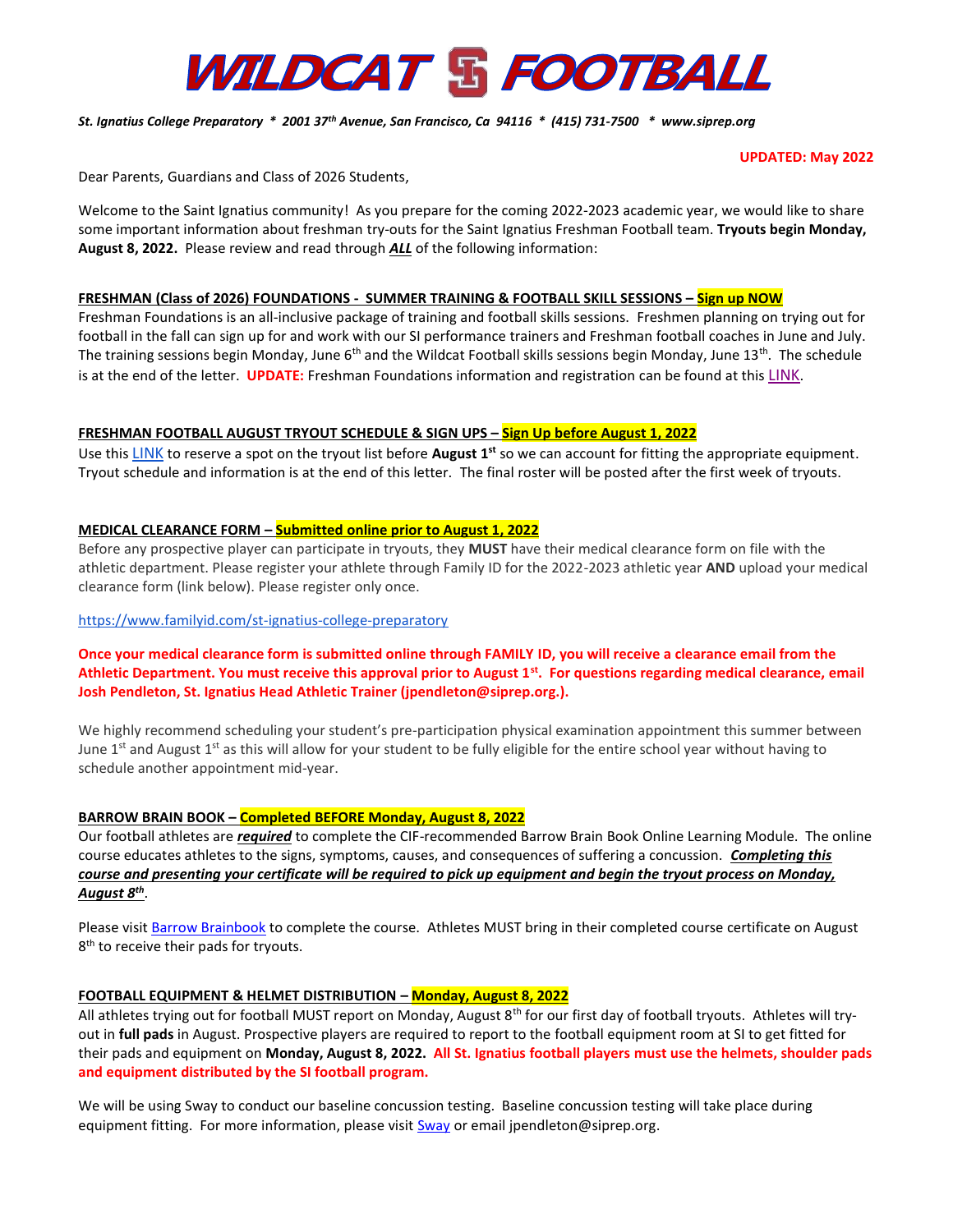## **SI SUMMER PADDED FOOTBALL SKILLS CAMP**

We encourage all freshmen wanting to play football in the fall to come out to our SI summer football padded camp the week of July 18<sup>th</sup> – July 22<sup>nd</sup>. This football camp is offered through Championship Performance Athletics and assistant coach Mike Clark. This camp is coached by our SI football coaches and players. Those players that attend this week of padded camp will be issued their football equipment they will use when we start our tryouts August 8<sup>th</sup>.

Padded Camp information & registration is found at this link: <https://cpafootball.com/programs/padded-camps/>

Our program and coaching staff look forward to meeting the athletes and families. We are all looking forward to an outstanding season of Wildcat Football! If you have any questions, let us know (contact information below).

### **Go Cats!**

Matt Stecher Head Freshman Coach, St. Ignatius Football mstecher@siprep.org

Josh Pendleton Head Athletic Trainer, St. Ignatius Athletic Department jpendleton@siprep.org

## **June / July 2022 – FRESHMAN FOOTBALL SUMMER SKILLS SESSIONS & FOUNDATIONS CALENDAR**

| <b>SUNDAY</b> | <b>MONDAY</b>         | <b>TUESDAY</b>  | <b>WEDENSDAY</b>   | <b>THURSDAY</b>       | <b>FRIDAY</b> | <b>SATURDAY</b> |
|---------------|-----------------------|-----------------|--------------------|-----------------------|---------------|-----------------|
| June 12       | 13                    | 14              | 15                 | 16                    | 17            | 18              |
|               | Frosh                 | Frosh           | Frosh              | Frosh                 | OFF           |                 |
|               | Foundations           | Foundations     | <b>Foundations</b> | Foundations           |               |                 |
|               | $12:45 - 2:45p$       | $12:45 - 2:45p$ | $12:45 - 2:45p$    | $12:45 - 2:45p$       |               |                 |
|               |                       |                 |                    |                       |               |                 |
|               | Frosh Football        |                 |                    | Frosh Football        |               |                 |
|               | <b>Skills Session</b> |                 |                    | Skills Session        |               |                 |
|               | $3:00 - 4:00p$        |                 |                    | $3:00 - 4:00p$        |               |                 |
|               | @ St. Ignatius        |                 |                    | @ St. Ignatius        |               |                 |
| 19            | 20                    | 21              | 22                 | 23                    | 24            | 25              |
|               | Frosh                 | Frosh           | Frosh              | Frosh                 | OFF           |                 |
|               | Foundations           | Foundations     | Foundations        | Foundations           |               |                 |
|               | $12:45 - 2:45p$       | $12:45 - 2:45p$ | $12:45 - 2:45p$    | $12:45 - 2:45p$       |               |                 |
|               | Frosh Football        |                 |                    | Frosh Football        |               |                 |
|               | <b>Skills Session</b> |                 |                    | <b>Skills Session</b> |               |                 |
|               | $3:00 - 4:00p$        |                 |                    | $3:00 - 4:00p$        |               |                 |
|               | @ St. Ignatius        |                 |                    | @ St. Ignatius        |               |                 |
| 26            | 27                    | 28              | $\overline{29}$    | 30                    | July 1        | $\overline{2}$  |
|               | Frosh                 | Frosh           | Frosh              | Frosh                 | OFF           |                 |
|               | Foundations           | Foundations     | Foundations        | Foundations           |               |                 |
|               | $12:45 - 2:45p$       | $12:45 - 2:45p$ | $12:45 - 2:45p$    | $12:45 - 2:45p$       |               |                 |
|               |                       |                 |                    |                       |               |                 |
|               | Frosh Football        |                 |                    | Frosh Football        |               |                 |
|               | <b>Skills Session</b> |                 |                    | <b>Skills Session</b> |               |                 |
|               | $3:00 - 4:00p$        |                 |                    | $3:00 - 4:00p$        |               |                 |
|               | @ St. Ignatius        |                 |                    | @ St. Ignatius        |               |                 |
| 3             | 4                     | 5               | 6                  | $\overline{7}$        | 8             | 9               |
|               | OFF                   |                 |                    | OFF                   |               |                 |
| 10            | 11                    | 12              | 13                 | 14                    | 15            | 16              |
|               | Frosh Football        |                 |                    | Frosh Football        |               |                 |
|               |                       |                 |                    |                       |               |                 |
|               | <b>Skills Session</b> |                 |                    | <b>Skills Session</b> |               |                 |
|               | $3:00 - 4:00p$        |                 |                    | $3:00 - 4:00p$        |               |                 |
|               | @ St. Ignatius        |                 |                    | @ St. Ignatius        | 22            |                 |
| 17            | 18                    | 19              | 20                 | 21                    |               | 23              |
|               | Frosh Padded          | Frosh Padded    | Frosh Padded       | Frosh Padded          | Frosh Padded  |                 |
|               | Camp (CPA)            | Camp (CPA)      | Camp (CPA)         | Camp (CPA)            | Camp (CPA)    |                 |